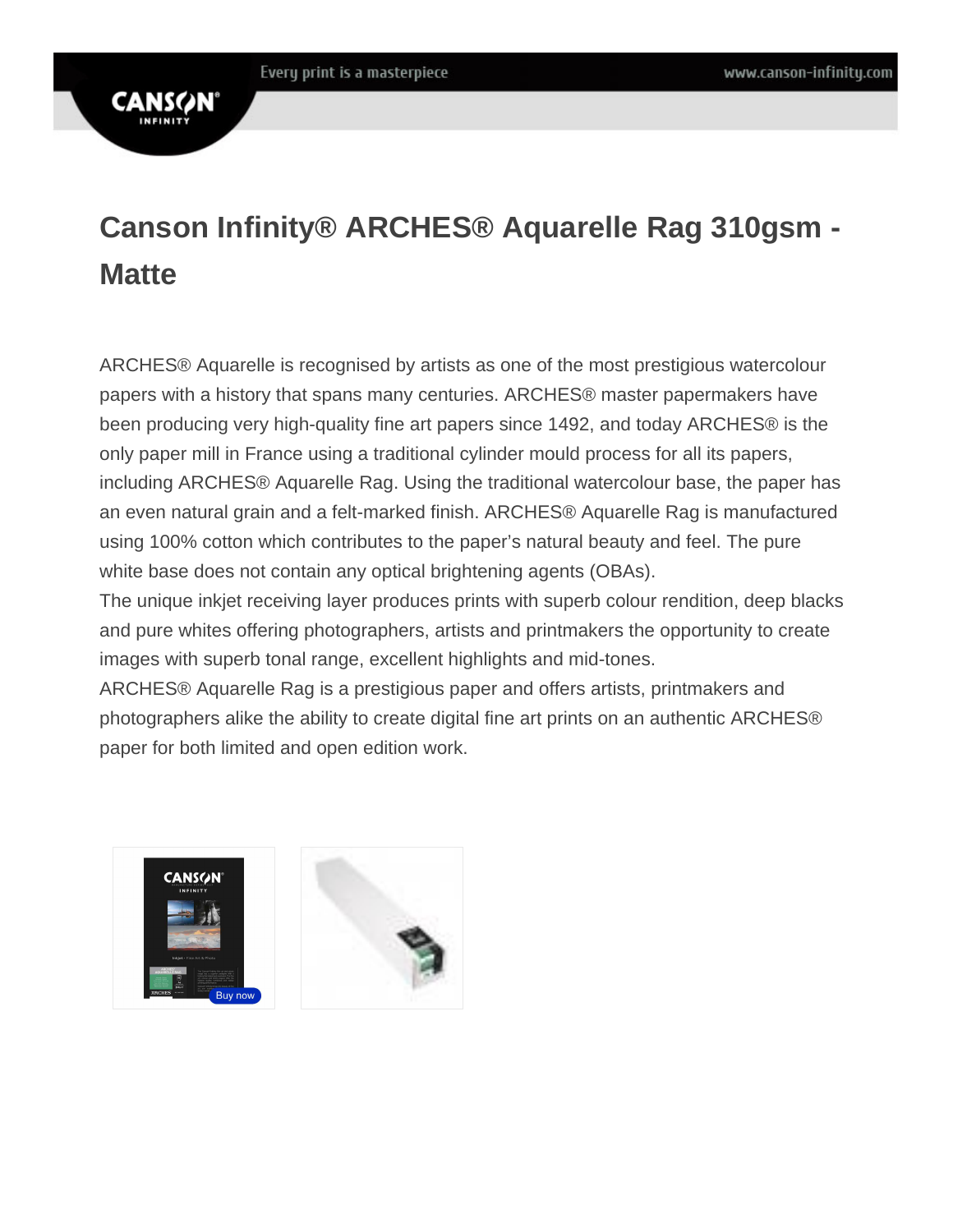### **Technical specifications**

#### **For the ARCHES® Aquarelle Rag product**

| <b>Weight (gsm)</b>        | 310                                                                                         |
|----------------------------|---------------------------------------------------------------------------------------------|
| Thickness (um)             | 530                                                                                         |
| <b>Surface feel</b>        | <b>Textured</b>                                                                             |
| <b>Surface finish</b>      | <b>Matt</b>                                                                                 |
| <b>Composition</b>         | 100% cotton                                                                                 |
| <b>CIE Whiteness</b>       | 96,76                                                                                       |
| ISO 2471 Opacity           | 99.20                                                                                       |
| <b>Internally buffered</b> | Yes                                                                                         |
| <b>Acid free paper</b>     | Yes                                                                                         |
| <b>OBA</b> content         | <b>None</b>                                                                                 |
| <b>Drying time</b>         | Immediate                                                                                   |
| <b>Water resistance</b>    | High                                                                                        |
| <b>Additional comments</b> | - Mould made: the finest and oldest<br>paper-making technic<br>- Optimized for Pigment inks |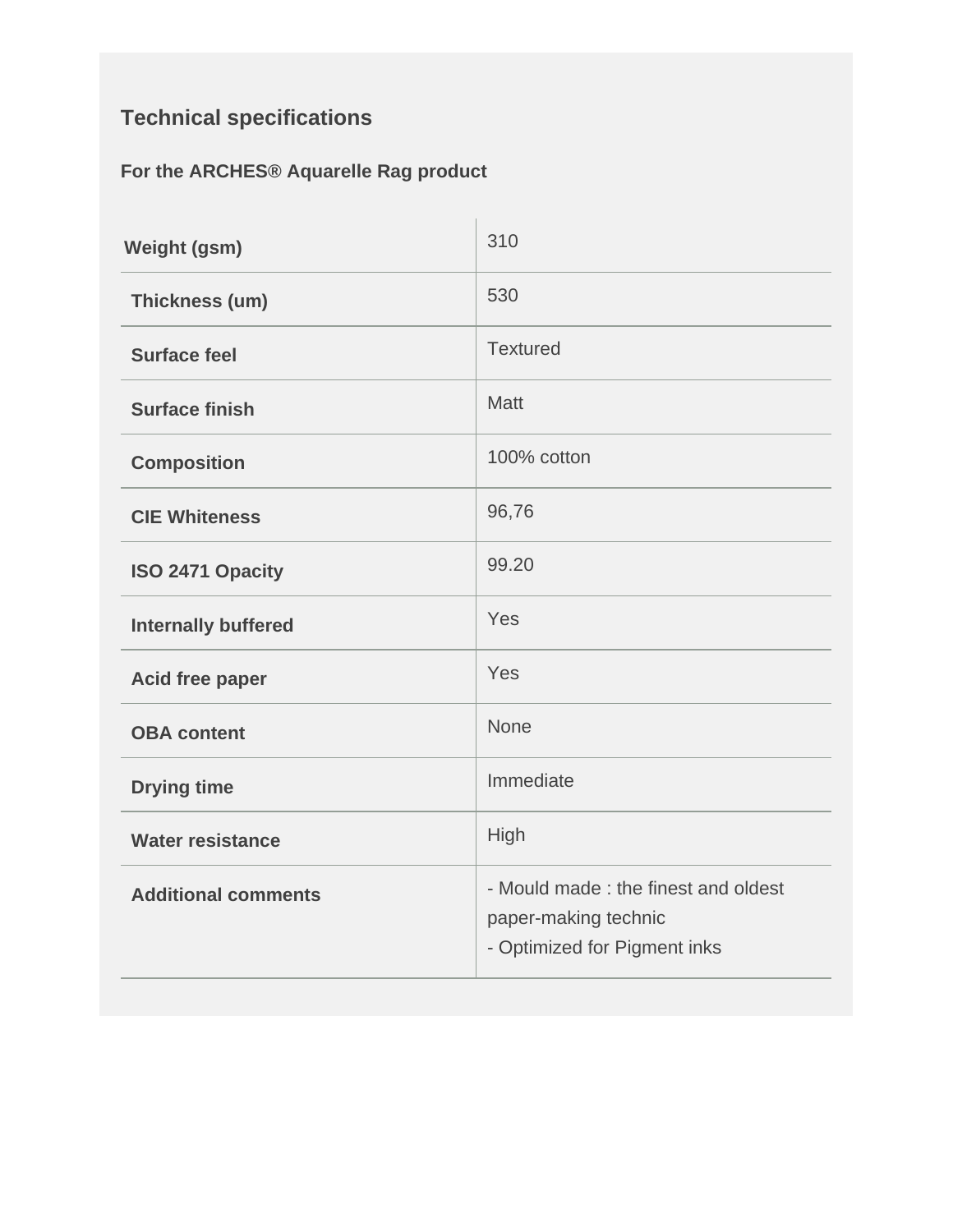#### **References and size**

#### **For the ARCHES® Aquarelle Rag product**

| <b>Reference</b> | <b>Format</b>                      | <b>Packaging</b>               |                 |
|------------------|------------------------------------|--------------------------------|-----------------|
| C400110650       | $5" \times 7"$                     | Box - 25 sheets                | [buy:400110650] |
| C400110651       | 8.5" x 11"                         | Pochette - 10<br>sheets*       | [buy:400110651] |
| C400110652       | $8.5" \times 11"$                  | Box - 25 sheets*               | [buy:400110652] |
| C400110655       | $11" \times 17"$<br>27,9 x 43,2 cm | Box - 25 sheets*               | [buy:400110655] |
| C400110659       | 17" x 22"<br>43.2 x 55.9 cm        | Box - 25 sheets*               | [buy:400110659] |
| C400110653       | A <sub>4</sub>                     | Pochette - 10<br>sheets        | [buy:400110653] |
| C400110654       | A4                                 | Box - 25 sheets                | [buy:400110654] |
| C400110656       | A <sub>3</sub>                     | Box - 25 sheets                | [buy:400110656] |
| C400110657       | 13"x 19"<br>$A3+$                  | Box - 25 sheets                | [buy:400110657] |
| C400110658       | A2                                 | Box - 25 sheets                | [buy:400110658] |
| C400110660       | 17" x 50'<br>0.432 x 15.24m        | 1 Roll - 3"<br>$(7.62cm)$ Core | [buy:400110660] |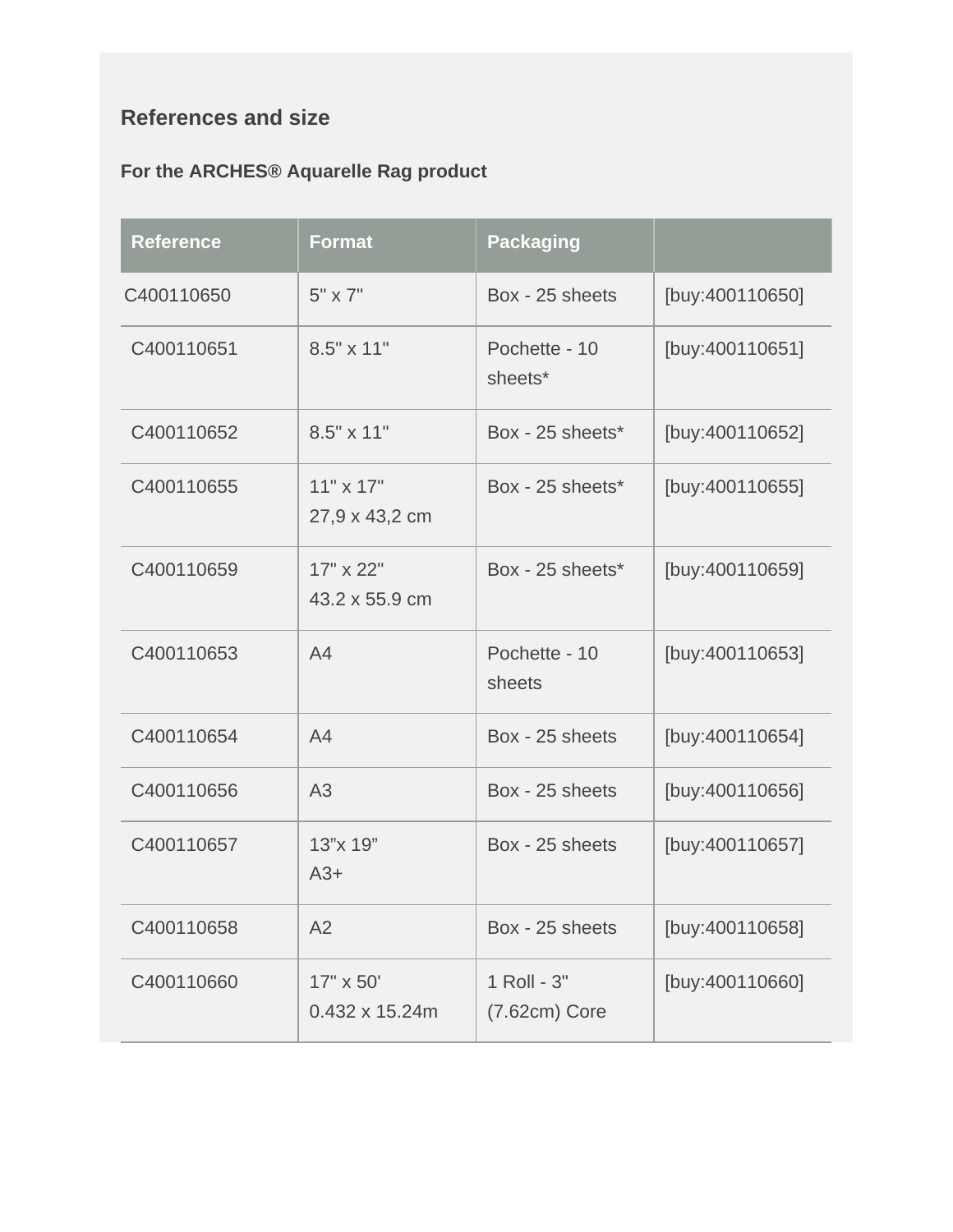| C400110661 | 24" x 10"<br>$0.610x$ 3.05m               | 1 Sample Roll - 3"<br>$(7.62cm)$ Core | [buy:400110661] |
|------------|-------------------------------------------|---------------------------------------|-----------------|
| C400110662 | 24" x 50"<br>$0.610 \times 15.24$ m       | $1$ Roll - $3"$<br>$(7.62cm)$ Core    | [buy:400110662] |
| C400110663 | 36" x 50"<br>$0.914 \times 15.24$ m       | 1 Roll - 3"<br>$(7.62cm)$ Core        | [buy:400110663] |
| C400110664 | $44" \times 50'$<br>$1.118 \times 15.24m$ | 1 Roll - 3"<br>$(7.62cm)$ Core        | [buy:400110664] |

\*USA only